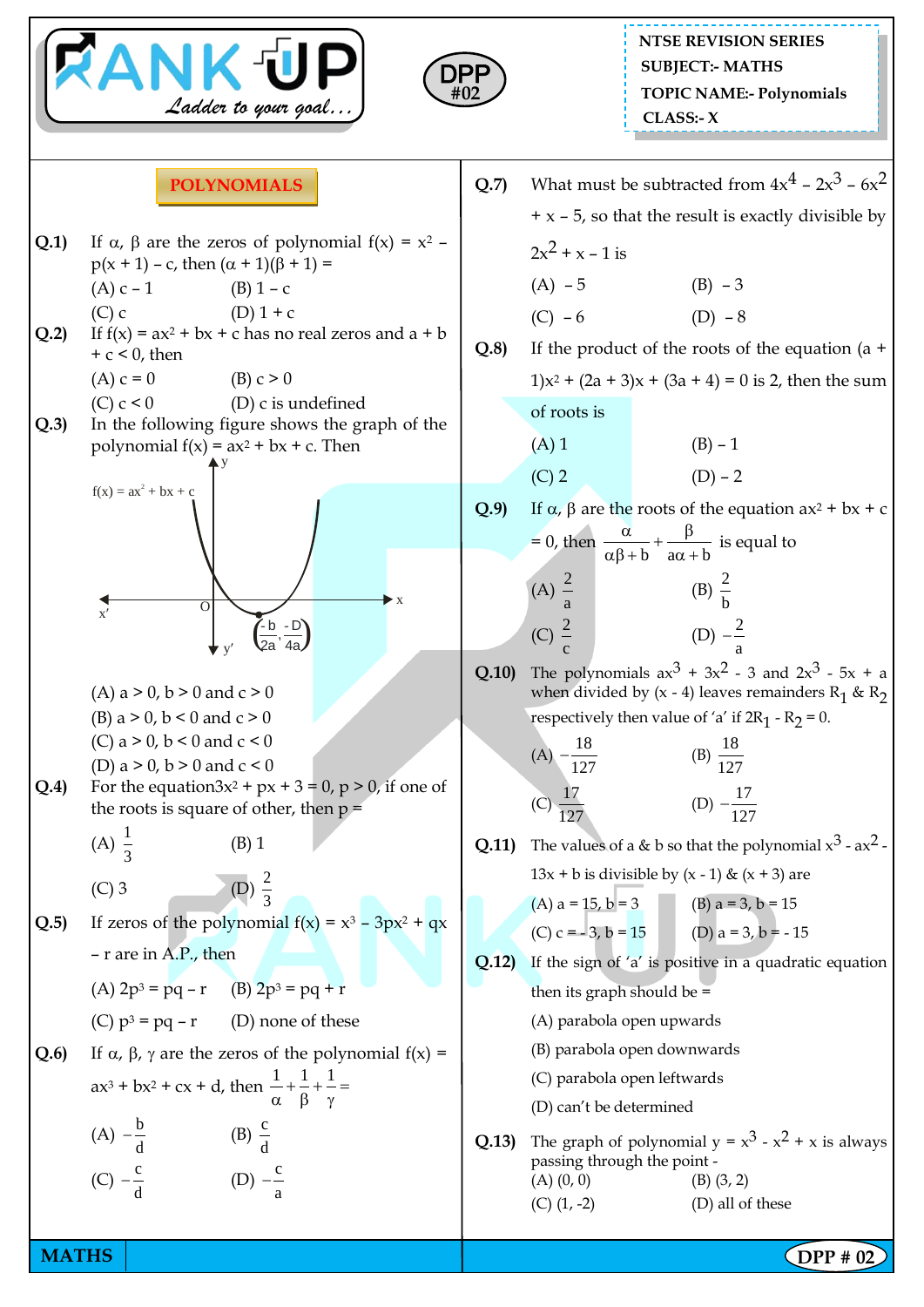|       | <b>ANK UP</b><br>Ladder to your goal                                                                |                                                                 | DPF<br>#02 |                                                                        | <b>SUBJECT:- MATHS</b><br>CLASS: X                                                | <b>NTSE REVISION SERIES</b><br><b>TOPIC NAME:- Polynomials</b>                                                   |  |
|-------|-----------------------------------------------------------------------------------------------------|-----------------------------------------------------------------|------------|------------------------------------------------------------------------|-----------------------------------------------------------------------------------|------------------------------------------------------------------------------------------------------------------|--|
| Q.14) | How many time, graph of the polynomial $f(x) = x^3$ .                                               |                                                                 |            |                                                                        |                                                                                   | Q.21) If c, d are zeros of $x^2$ – 10ax – 11b and a, b are                                                       |  |
|       | 1 will intersect X-axis -                                                                           |                                                                 |            | zeros of $x^2$ – 10cx – 11d, then value of $a + b + c$                 |                                                                                   |                                                                                                                  |  |
|       | $(A)$ 0                                                                                             | $(B)$ 1                                                         |            | $+$ d is $-$                                                           |                                                                                   |                                                                                                                  |  |
|       | $(C)$ 2                                                                                             | $(D)$ 4                                                         |            | $(A)$ 1210                                                             |                                                                                   | $(B) -1$                                                                                                         |  |
| Q.15  | The sum and product of zeros of the quadratic                                                       |                                                                 |            | (C) 2530                                                               |                                                                                   | $(D) -11$                                                                                                        |  |
|       | polynomial are - 5 and 3 respectively the                                                           |                                                                 |            | If the ratio of the roots of polynomial $x^2 + bx +$                   |                                                                                   |                                                                                                                  |  |
|       | quadratic polynomial is equal to -                                                                  |                                                                 |            |                                                                        |                                                                                   | c is the same as that of the ratio of the roots of                                                               |  |
|       | (A) $x^2 + 2x + 3$ (B) $x^2 - 5x + 3$                                                               |                                                                 |            | $x^2$ + qx + r, then –                                                 |                                                                                   |                                                                                                                  |  |
|       | (C) $x^2 + 5x + 3$ (D) $x^2 + 3x - 5$                                                               |                                                                 |            | (A) $br^2 = qc^2$                                                      |                                                                                   | (B) $cq^2 = rb^2$                                                                                                |  |
| Q.16  | On dividing $x^3$ - 3x <sup>2</sup> + x + 2 by polynomial                                           |                                                                 |            | (C) $q^2c^2 = b^2r^2$                                                  |                                                                                   | (D) bq = $rc$                                                                                                    |  |
|       | $g(x)$ , the quotient and remainder were $x - 2$                                                    |                                                                 |            |                                                                        |                                                                                   | <b>Q.23)</b> If $\alpha, \beta, \gamma$ are such tha $\alpha + \beta + \gamma = 2$ , $\alpha^2 + \gamma^2 = 6$ , |  |
|       | and $4 - 2x$ respectively then $g(x)$ :                                                             |                                                                 |            |                                                                        |                                                                                   | $\alpha^3 + \beta^3 + \gamma^3 = 8$ , then $\alpha^4 + \beta^4 + \gamma^4$ is equal to                           |  |
|       | $(A) x^2 + x + 1$                                                                                   | (B) $x^2 + x - 1$                                               |            |                                                                        |                                                                                   |                                                                                                                  |  |
|       | (C) $x^2 - x - 1$                                                                                   | (D) $x^2 - x + 1$                                               |            | $(A)$ 10                                                               |                                                                                   | $(B)$ 12                                                                                                         |  |
| Q.17) | If $\alpha$ and $\beta$ are the zeros of the polynomial $f(x)$                                      |                                                                 |            | $(C)$ 18                                                               |                                                                                   | (D) None of these                                                                                                |  |
|       | = $15x^2$ – 5x + 6 then $\left(1+\frac{1}{\alpha}\right)\left(1+\frac{1}{\beta}\right)$ is equal to |                                                                 | Q.24)      |                                                                        | If $\alpha$ , $\beta$ are the roots of ax <sup>2</sup> + bx + c and $\alpha$ + k, |                                                                                                                  |  |
|       | (B) $\frac{13}{2}$<br>(A) $\frac{13}{3}$                                                            |                                                                 |            |                                                                        | $\beta + k$ are the roots of px <sup>2</sup> + qx + r, then k =                   |                                                                                                                  |  |
|       |                                                                                                     |                                                                 |            | (A) $-\frac{1}{2} \left  \frac{a}{b} - \frac{p}{q} \right $            |                                                                                   | (B) $\left \frac{a}{b} - \frac{p}{q}\right $                                                                     |  |
|       | (C) $\frac{16}{3}$                                                                                  | (D) $\frac{15}{2}$                                              |            |                                                                        |                                                                                   |                                                                                                                  |  |
| Q.18  | If the parabola $f(x) = ax^2 + bx + c$ passes                                                       |                                                                 |            | (C) $\frac{1}{2} \left[ \frac{b}{a} - \frac{q}{p} \right]$             |                                                                                   | (D) $(ab-pq)$                                                                                                    |  |
|       | through the points $(-1, 12)$ , $(0, 5)$ and $(2, -3)$ ,                                            |                                                                 |            | <b>Q.25</b> ) If $x^2 - ax + b = 0$ and $x^2 = px + q = 0$ have a root |                                                                                   |                                                                                                                  |  |
|       | the value of $a + b + c$ is $-$                                                                     |                                                                 |            | in common and the second equation has equal                            |                                                                                   |                                                                                                                  |  |
|       | $(A) - 4$                                                                                           | $(B) -2$                                                        |            | roots, then -                                                          |                                                                                   |                                                                                                                  |  |
|       | $(C)$ Zero                                                                                          | $(D)$ 1                                                         |            | (A) $b + q = 2ap$                                                      |                                                                                   | (B) $b + q = \frac{ap}{2}$                                                                                       |  |
| Q.19  | If $\alpha$ , $\beta$ are zeros of ax <sup>2</sup> + bx + c then zeros of                           |                                                                 |            | (C) $b + q = ap$                                                       |                                                                                   | (D) None of these                                                                                                |  |
|       | $a^3x^2$ + abcx + $c^3$ are -                                                                       |                                                                 | Q.26       |                                                                        |                                                                                   | If the sum of the two zeros of $x^3 + px^2 + qx + r$                                                             |  |
|       | (A) $\alpha\beta, \alpha + \beta$<br>(C) $\alpha\beta, \alpha^2\beta^2$                             | (B) $\alpha^2 \beta, \alpha \beta^2$<br>(D) $\alpha^3, \beta^3$ |            | is zero, then $pq =$                                                   |                                                                                   |                                                                                                                  |  |
|       |                                                                                                     |                                                                 |            | $(A) - r$                                                              |                                                                                   | (B) r                                                                                                            |  |
| Q.20  | When $x^{200} + 1$ is divided by $x^2 + 1$ , the                                                    |                                                                 |            | $(C)$ 2r                                                               |                                                                                   | $(D) -2r$                                                                                                        |  |
|       | remainder is equal to -                                                                             |                                                                 |            |                                                                        | Let $a \neq 0$ and $p(x)$ be a polynomial of degree                               |                                                                                                                  |  |
|       | $(A) x + 2$                                                                                         | (B) $2x - 1$                                                    |            | grater than 2. If $p(x)$ leaves remainders a and $-\frac{1}{2}$        |                                                                                   |                                                                                                                  |  |
|       | $(C)$ 2                                                                                             | $(D) - 1$                                                       |            |                                                                        |                                                                                   | a when divided respectively by $x + a$ and $x - a$                                                               |  |
|       |                                                                                                     |                                                                 |            |                                                                        |                                                                                   |                                                                                                                  |  |

**MATHS** DPP # 02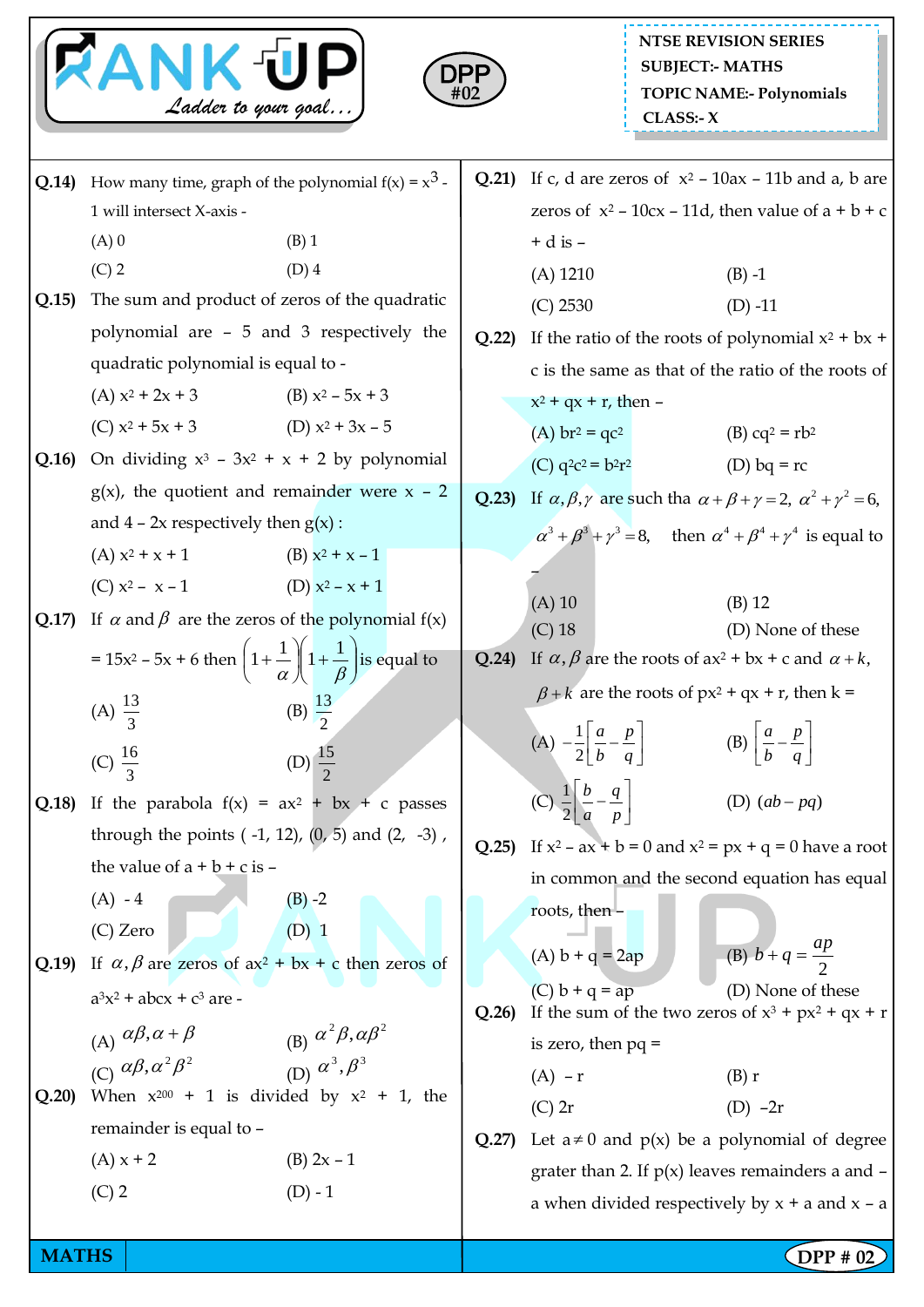



**NTSE REVISION SERIES TOPIC NAME:- Polynomials CLASS:- X SUBJECT:- MATHS**

**MATHS** | **DPP #** 02 , the remainder when  $p(x)$  is divided by  $x^2 - a^2$ is (A) 2x (B) – 2x (C)  $x$  (D) –  $x$ **Q.28)** The coefficient of x in  $x^2 + px + q$  was taken as 17 in place of 13 and it's zeros were found to be – 2 and – 15. The zeros of the original polynomial are - (A)  $3, 7$  (B) –  $3, 7$  $(C) - 3, -7$  (D) – 3, – 10 **Q.29**) Let  $\alpha$ ,  $\beta$  be the zeros of  $x^2 + (2 - \lambda)x - \lambda$ . The values of  $\lambda$  for which  $\alpha^2 + \beta^2$  is minimum is  $(A) 0$  (B) 1 (C) 2 (D) 3 **Q.30)** If  $\alpha \neq \beta$  and  $\alpha^2 = 5\alpha - 3$ ,  $\beta^2 = 5\beta - 3$ , then the polynomial whose zeros are  $\beta$  $\frac{\alpha}{\beta}$  and  $\frac{\beta}{\alpha}$  $\frac{\beta}{\cdot}$  is : (A)  $3x^2 - 25x + 3$  (B)  $x^2 - 5x + 3$ (C)  $x2+5x-3$  (D)  $3x^2-19x+3$